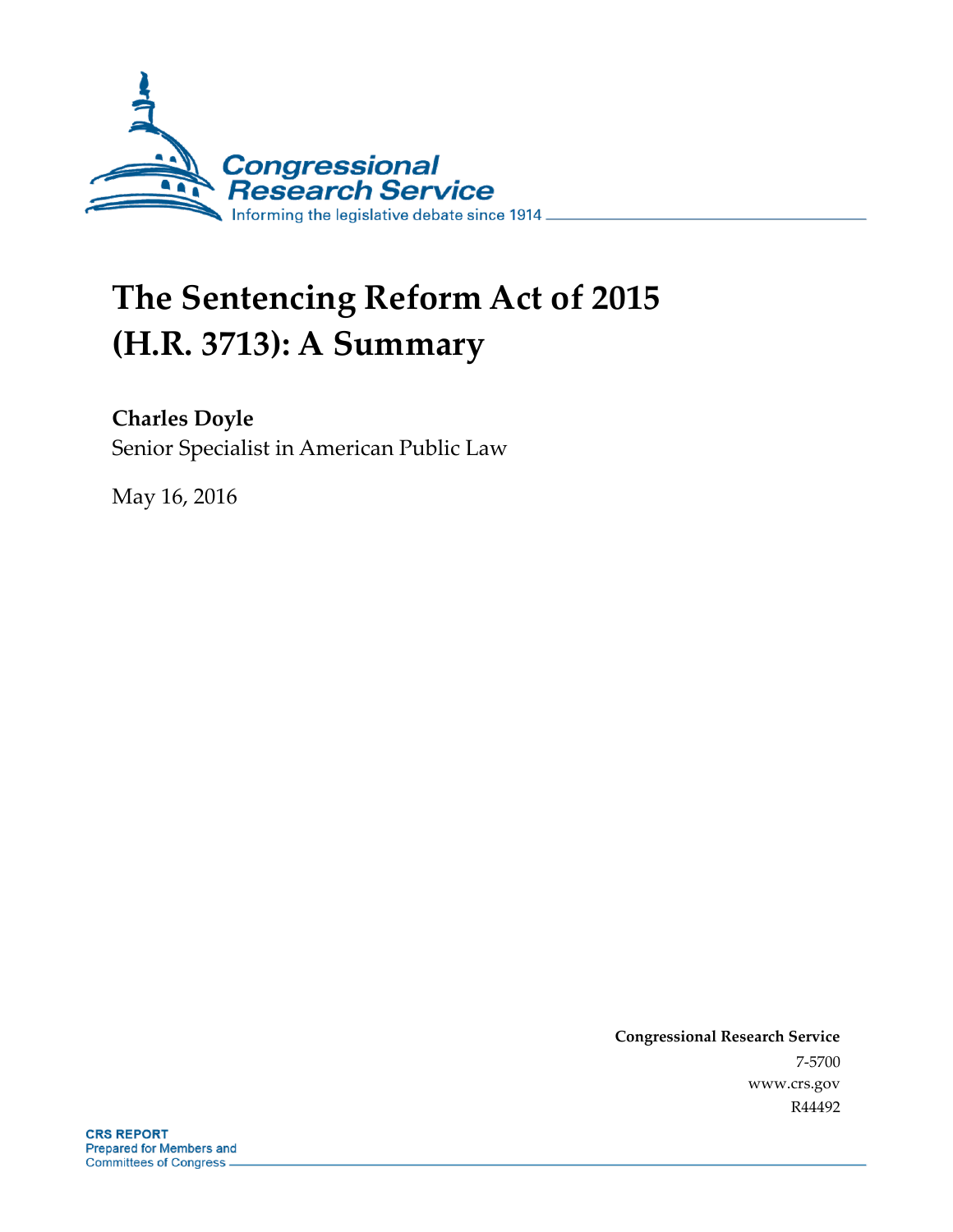#### **Summary**

H.R. 3713, the Sentencing Reform Act of 2015, addresses the sentences that may be imposed in various drug and firearms cases. It proposes amendments to those areas of federal law that govern mandatory minimum sentencing requirements for drug and firearm offenses; the so-called safety valves which permits court to impose sentences below otherwise required mandatory minimums in the case of certain low-level drug offenders; and the retroactive application of the Fair Sentencing Act.

Related reports include CRS Report R44246, *Sentencing Reform: Comparison of Selected Proposals*, by Jared P. Cole and Charles Doyle.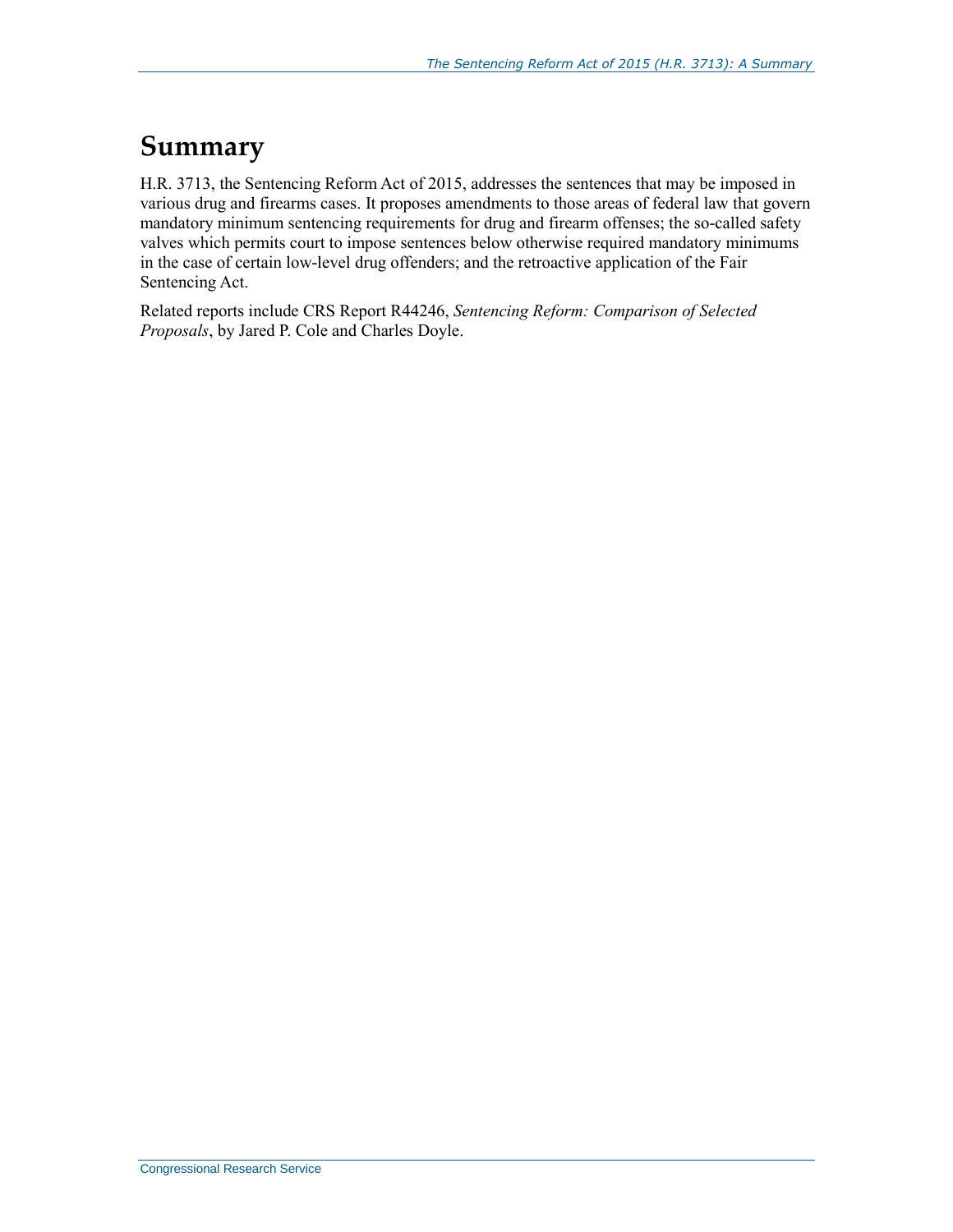### **Contents**

#### Contacts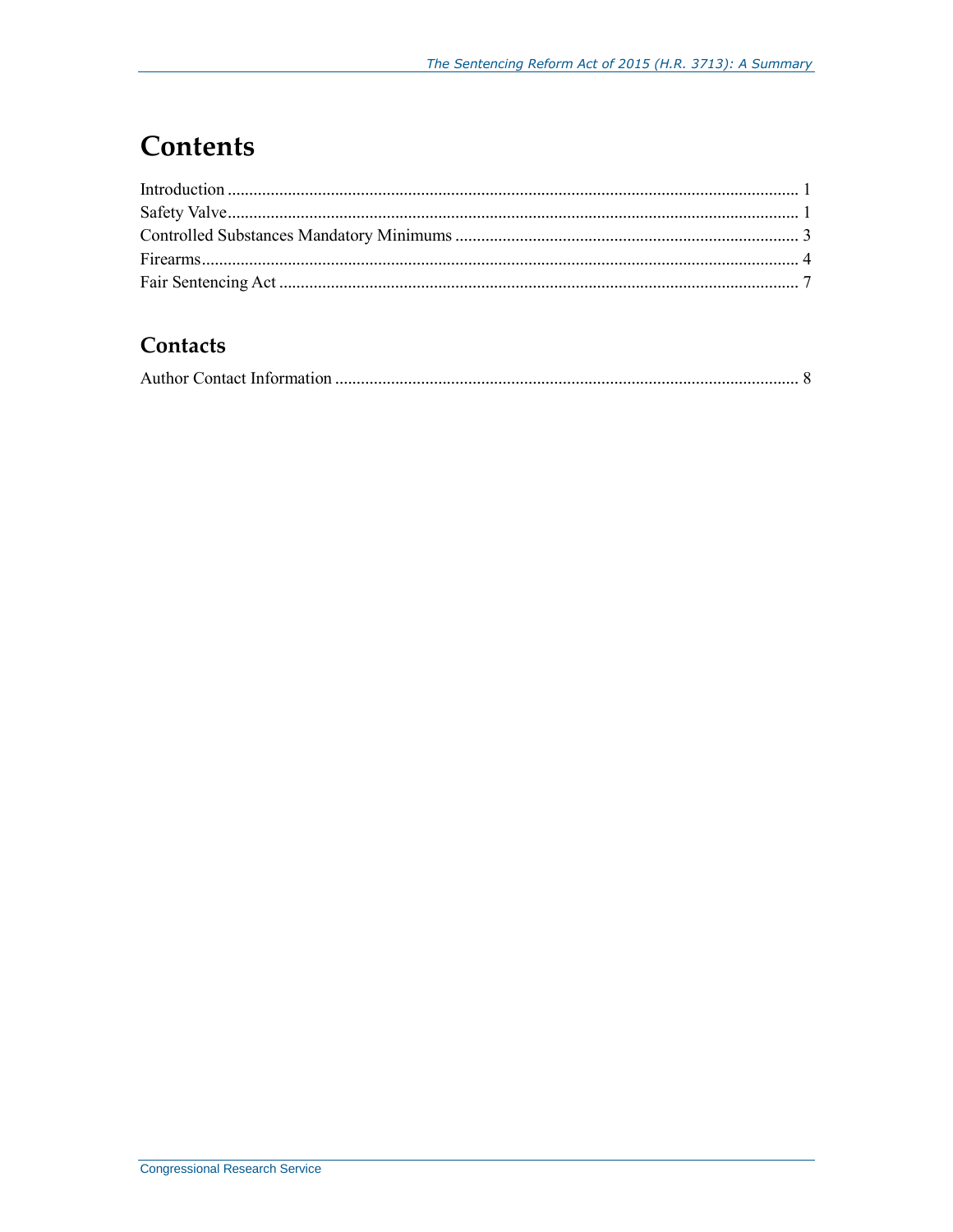#### **Introduction**

House Judiciary Committee Chairman Goodlatte introduced H.R. 3713, the Sentencing Reform Act of 2015, for himself, ranking Judiciary Committee Member Representative Conyers, and a number of others on October 8, 2015.<sup>1</sup> The proposal addresses four issues: the so-called safety valve that permits courts to disregard otherwise applicable mandatory minimum sentencing requirements in certain drug cases; the mandatory minimum sentencing requirements in such cases; the mandatory minimum sentencing requirements in firearms cases; and the retroactive application of the Fair Sentencing Act.<sup>2</sup> The bill's Senate counterpart, [S. 2123,](http://www.congress.gov/cgi-lis/bdquery/z?d114:S.2123:) features many of the same provisions, often in identical language.

### **Safety Valve**

 $\overline{a}$ 

The so-called safety valve provision of 18 U.S.C. 3553(f) allows a court to sentence qualified defendants below the statutory mandatory minimum in controlled substance trafficking and possession cases.<sup>3</sup> To qualify, a defendant may not have used violence in the course of the  $\overline{\text{offense}}$ <sup>4</sup>. He must not have played a managerial role in the offense if it involved group participation.<sup>5</sup> The offense must not have resulted in a death or serious bodily injury.<sup>6</sup> The defendant must make full disclosure of his involvement in the offense, providing the government with all the information and evidence at his disposal.<sup>7</sup> Finally, the defendant must have an almost

 $1$  Cosponsors include Representatives Jackson Lee, Labrador, Bishop of Michigan, Chu of California, Chabot, Nadler, Chaffetz, Cohen, Collins of Georgia, Deutch, Mimi Walters of California, DelBene, Trott, Cicilline, Rooney of Florida, and Pierluisi.

 $^2$  P.L. 111-220, 124 Stat. 2372 (2010). Much of what follows was drawn from an earlier report, CRS Report R44246, *Sentencing Reform: Comparison of Selected Proposals*, by Jared P. Cole and Charles Doyle, which in turn owes much to earlier Doyle reports, e.g., CRS Report R41412, *Federal Mandatory Minimum Sentencing: The 18 U.S.C. 924(c) Tack-On in Cases Involving Drugs or Violence*, by Charles Doyle; CRS Report R41326, *Federal Mandatory Minimum Sentences: The Safety Valve and Substantial Assistance Exceptions*, by Charles Doyle; CRS Report R41449, *Armed Career Criminal Act (18 U.S.C. 924(e)): An Overview*, by Charles Doyle.

<sup>&</sup>lt;sup>3</sup> 18 U.S.C. 3553(f)("Notwithstanding any other provision of law, in the case of an offense under section 401, 404, or 406 of the Controlled Substances Act (21 U.S.C. 841, 844, 846) or section 1010 or 1013 of the Controlled Substances Import and Export Act (21 U.S.C. 960, 963), the court shall impose a sentence pursuant to guidelines promulgated by the United States Sentencing Commission under section 994 of title 28 without regard to any statutory minimum sentence, if the court finds at sentencing, after the Government has been afforded the opportunity to make a recommendation.... "). See generally, CRS Report R41326, *Federal Mandatory Minimum Sentences: The Safety Valve and Substantial Assistance Exceptions*, by Charles Doyle.

<sup>&</sup>lt;sup>4</sup> 18 U.S.C. 3553(f)(2)("... if the court finds at sentencing ... that ... (2) the defendant did not use violence or credible threats of violence or possess a firearm or other dangerous weapon (or induce another participant to do so) in connection with the offense").

 $5$  18 U.S.C. 3553(f)(4)("... if the court finds at sentencing ... that ... (4) the defendant was not an organizer, leader, manager, or supervisor of others in the offense, as determined under the sentencing guidelines and was not engaged in a continuing criminal enterprise, as defined in section 408 of the Controlled Substances Act").

 $6$  18 U.S.C. 3553(f)(3)("... if the court finds at sentencing ... that ... (3) the offense did not result in death or serious bodily injury to any person").

<sup>&</sup>lt;sup>7</sup> 18 U.S.C. 3553(f)(5)("... if the court finds at sentencing ... that ... (5) not later than the time of the sentencing hearing, the defendant has truthfully provided to the Government all information and evidence the defendant has concerning the offense or offenses that were part of the same course of conduct or of a common scheme or plan, but the fact that the defendant has no relevant or useful other information to provide or that the Government is already aware of the information shall not preclude a determination by the court that the defendant has complied with this requirement").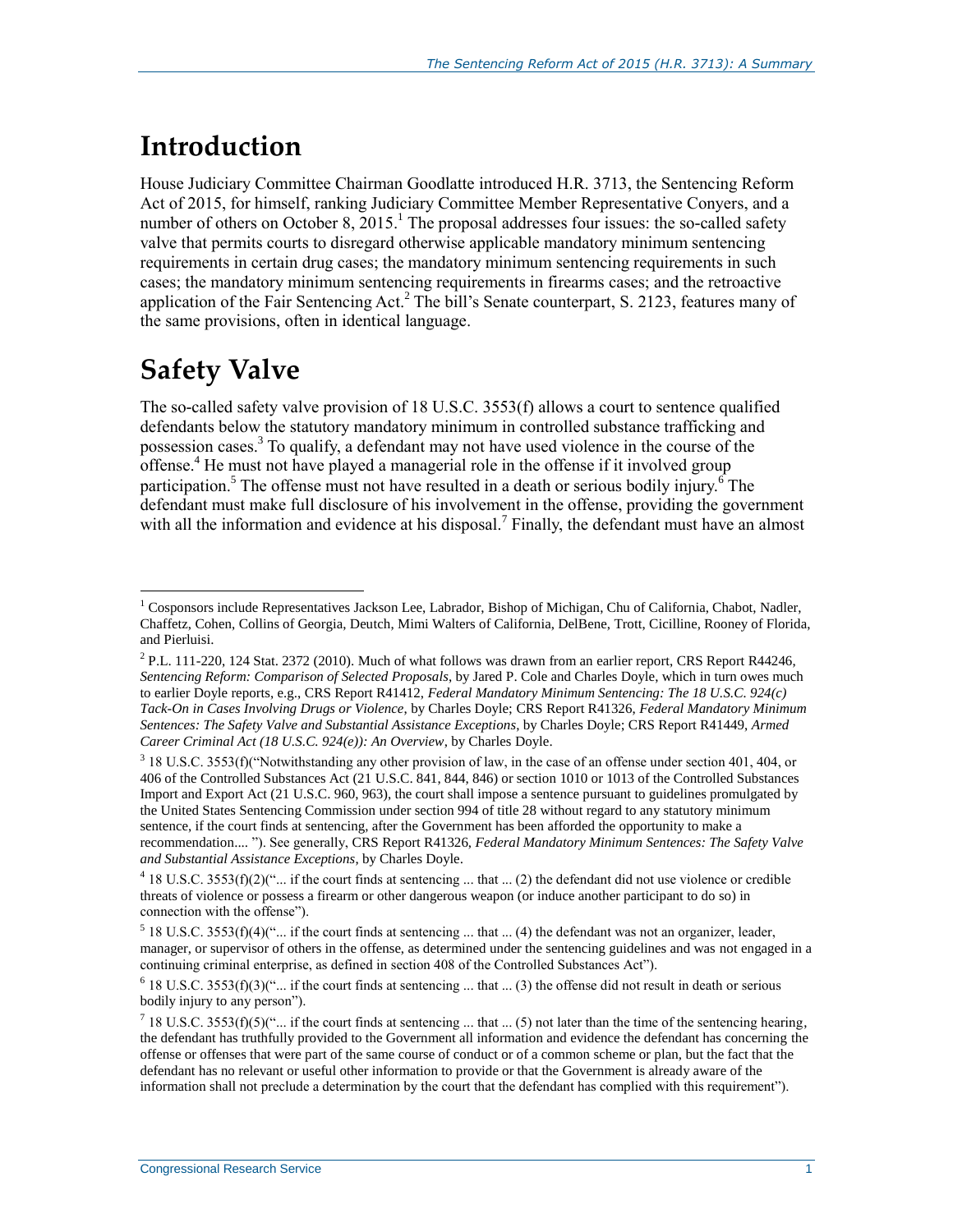spotless criminal record. Any past conviction that resulted in a sentence of more than 60 days, that is, a sentence meriting the assignment of more than 1 criminal history point, is disqualifying. 8

Criminal history points are a feature of the U.S. Sentencing Commission's Sentencing Guidelines. The Guidelines assign points based on the sentences imposed for prior state and federal convictions. For example, the Guidelines assign 1 point for any past conviction that resulted in a sentence of less than 60 days incarceration; 2 points for any conviction that resulted in a sentence of incarceration for 60 days or more; and 3 points for any conviction that resulted in a sentence of incarceration of more than a year and a month.<sup>9</sup>

The Sentencing Commission's report on mandatory minimum sentences suggested that Congress consider expanding safety valve eligibility to defendants with 2 or possibly 3 criminal history points.<sup>10</sup> The report indicated that under the Guidelines a defendant's criminal record "can have a disproportionate and excessively severe cumulative sentencing impact on certain drug offenders."<sup>11</sup> The commission explained that the Guidelines are construed to ensure that the sentence they recommend in a given case calls for a term of imprisonment that is not less than an applicable mandatory minimum.<sup>12</sup> In addition, the drug offenses have escalated mandatory minimums for repeat offenders.<sup>13</sup> Moreover, similarly situated drug offenders may be treated differently, because the states punish simple drug possession differently and prosecutors decide when to press recidivism qualifications differently.<sup>14</sup>

H.R. 3713 would change the safety valve in two ways. First, a defendant would be safety valve eligible with 4 or fewer criminal history points if he had not been convicted previously of a 2 point drug trafficking or violent crime (one that resulted in a sentence of 60 days or more), or any 3-point offense (one for which he was incarcerated for more than 13 months).<sup>15</sup>

Second, the proposal would permit the court to waive the criminal history disqualification, in cases other than those involving a past serious drug felony or serious violent felony conviction, if it concluded that the defendant's criminal history score overstated the seriousness of his criminal record or the likelihood that he would commit other offenses.<sup>16</sup>

 $\overline{a}$ 

<sup>13</sup> *Id.*

<sup>16</sup> H.R. 3713, §§3(a)(2), 2(a)(1); proposed 18 U.S.C. 3553(g)(1).

 $818$  U.S.C. 3553(f)(1)("... if the court finds at sentencing ... that - (1) the defendant does not have more than 1 criminal history point, as determined under the sentencing guidelines").

<sup>&</sup>lt;sup>9</sup> U.S.S.G. §4A1.1.

<sup>&</sup>lt;sup>10</sup> United States Sentencing Commission, *Report to the Congress: Mandatory Minimum Penalties in the Federal Criminal Justice System*, 355 (Oct. 2011).

<sup>11</sup> *Id*. at 352.

<sup>12</sup> *Id.*

<sup>&</sup>lt;sup>14</sup> *Id.* at 353 ("Interviews of prosecutors and defense attorneys in 13 districts confirm that different districts have adopted different practices with respect to filing the necessary information required to seek an enhanced penalty under 21 U.S.C. §851[relating to proof of a prior conviction] in part because of its severity. The structure of the recidivist provisions in 21 U.S.C. §§841 and 960 fosters inconsistent application, in part, because their applicability turns on the varying statutory maximum penalties for state drug offenses").

<sup>&</sup>lt;sup>15</sup> H.R. 3713, §3(1); proposed 18 U.S.C. 3553(f)(1). It would define "drug trafficking offense" for these purposes as a state, federal, or foreign drug trafficking offense without reference to the attendant penalties; it would define "violent offense" as a crime punishable by imprisonment which is described in 18 U.S.C. 16 (i.e., a crime one of whose elements is the use or threat of physical force or a felony that by its nature involves a substantial risk of the use of physical force), H.R. 3713, §2(a)(2), proposed 18 U.S.C. 3553(h).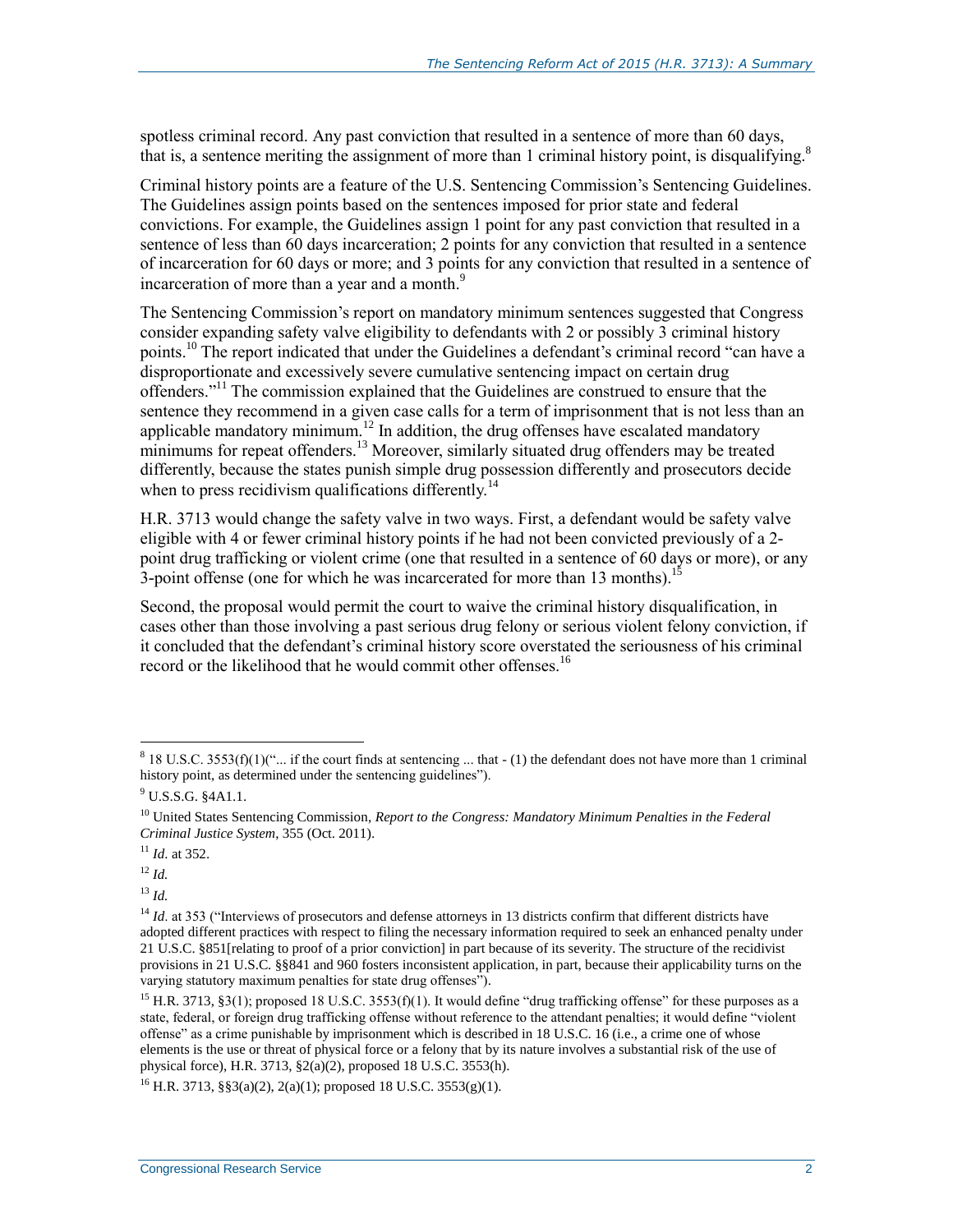#### **Controlled Substances Mandatory Minimums**

The Controlled Substances Act and the Controlled Substances Import and Export Act establish a series of mandatory minimum sentences for violations of their prohibitions.<sup>17</sup> Class A offenses involve trafficking—that is, importing, exporting, or manufacturing, growing, possessing with the intent to distribute—a very substantial amount of various highly addictive substances, such as more than 10 grams of LSD. Class A offenses carry a sentence of imprisonment for not less than 10 years or more than life.<sup>18</sup> Class B offenses involve substantial but lesser amounts, such as 1 gram of LSD. Class B offenses carry a sentence of imprisonment for not less than 5 years or more than life, and imprisonment for not less than 10 years or more than life in the case of a subsequent conviction.<sup>19</sup> Penalties for both sets of offenses increase if the crime results in a death or if the defendant has a prior conviction for a drug felony.<sup>20</sup>

[H.R. 3713](http://www.congress.gov/cgi-lis/bdquery/z?d114:H.R.3713:) would create a mini-safety valve to reduce the mandatory minimum for Class A offenses to imprisonment for not less than 5 years, unless the offender had used violence in the commission of the offense; had acted as a supervisor, leader, supplier, or importer for a drug undertaking; sold to minors; failed to fully reveal all the information or evidence at his disposal relating to the offense or related offenses; or had prior serious drug or violent felony convictions.<sup>21</sup>

 $\overline{a}$ <sup>17</sup> Portions of this report have been borrowed from earlier reports on mandatory minimum sentencing by Charles Doyle.

 $^{18}$  21 U.S.C. 841(b)(1)(A); 21 U.S.C. 960(b)(1). The threshold amounts covered by the sections are "(i) 1 kilogram or more of a mixture or substance containing a detectable amount of heroin; (ii) 5 kilograms or more of a mixture or substance containing a detectable amount of- (I) coca leaves, except coca leaves and extracts of coca leaves from which cocaine, ecgonine, and derivatives of ecgonine or their salts have been removed; (II) cocaine, its salts, optical and geometric isomers, and salts of isomers; (III) ecgonine, its derivatives, their salts, isomers, and salts of isomers; or (IV) any compound, mixture, or preparation which contains any quantity of any of the substances referred to in subclauses (I) through (III); (iii) 280 grams or more of a mixture or substance described in clause (ii) which contains cocaine base; (iv) 100 grams or more of phencyclidine (PCP) or 1 kilogram or more of a mixture or substance containing a detectable amount of phencyclidine (PCP); (v) 10 grams or more of a mixture or substance containing a detectable amount of lysergic acid diethylamide (LSD); (vi) 400 grams or more of a mixture or substance containing a detectable amount of N-phenyl-N- [1- (2-phenylethyl) -4-piperidinyl] propanamide or 100 grams or more of a mixture or substance containing a detectable amount of any analogue of N-phenyl-N-[1-(2-phenylethyl)-4-piperidinyl] propanamide; (vii) 1,000 kilograms or more of a mixture or substance containing a detectable amount of marihuana, or 1,000 or more marihuana plants regardless of weight; or (viii) 50 grams or more of methamphetamine, its salts, isomers, and salts of its isomers or 500 grams or more of a mixture or substance containing a detectable amount of methamphetamine, its salts, isomers, or salts of its isomers." 21 U.S.C. 841(b)(1)(ii)-(vii).

<sup>&</sup>lt;sup>19</sup> 21 U.S.C. 841(b)(1)(A), 841(b)(1)(B), 960(b)(1), 960(b)(2). The threshold amounts for the substances in §841(b)(1)(A) are 10 times the threshold amounts for those in §841(b)(1)(B), e.g., for heroin,1,000 grams (1 kilogram) v.100 grams. The same ratio applies in the case of exporting or importing these substances, §§960(b)(1), 960(b)(2).

 $20$  21 U.S.C. 841(b)(1)(A), 841(b)(1)(B), 960(b)(1), 960(b)(2).

<sup>&</sup>lt;sup>21</sup> S. 2123, §103(a)/H.R. 3713, §4(a), proposed 18 U.S.C. 3553(i). A "serious drug felony" would be a state or federal offense for which the maximum penalty is imprisonment for not more than 10 years and which resulted in a sentence of imprisonment for more than 1 year. A "serious violent felony" is an offense which resulted in a sentence of imprisonment for more than 1 year and is either an assault as described in 18 U.S.C. 113 or an offense described in 18 U.S.C. 3559(c)(2)(F). Under 18 U.S.C. 3559(c)(2)(F), "'serious violent felony' means - (i) a Federal or State offense, by whatever designation and wherever committed, consisting of murder (as described in section 1111); manslaughter other than involuntary manslaughter (as described in section 1112); ... aggravated sexual abuse and sexual abuse (as described in sections 2241 and 2242); abusive sexual contact (as described in sections 2244(a)(1) and (a)(2)); kidnapping; aircraft piracy (as described in section 46502 of Title 49); robbery (as described in section 2111, 2113, or 2118); carjacking (as described in section 2119); extortion; arson; firearms use; firearms possession (as described in section  $924(c)$ ; or attempt, conspiracy, or solicitation to commit any of the above offenses; and (ii) any other offense punishable by a maximum term of imprisonment of 10 years or more that has as an element the use, attempted use, or threatened use of physical force against the person of another or that, by its nature, involves a substantial risk that (continued...)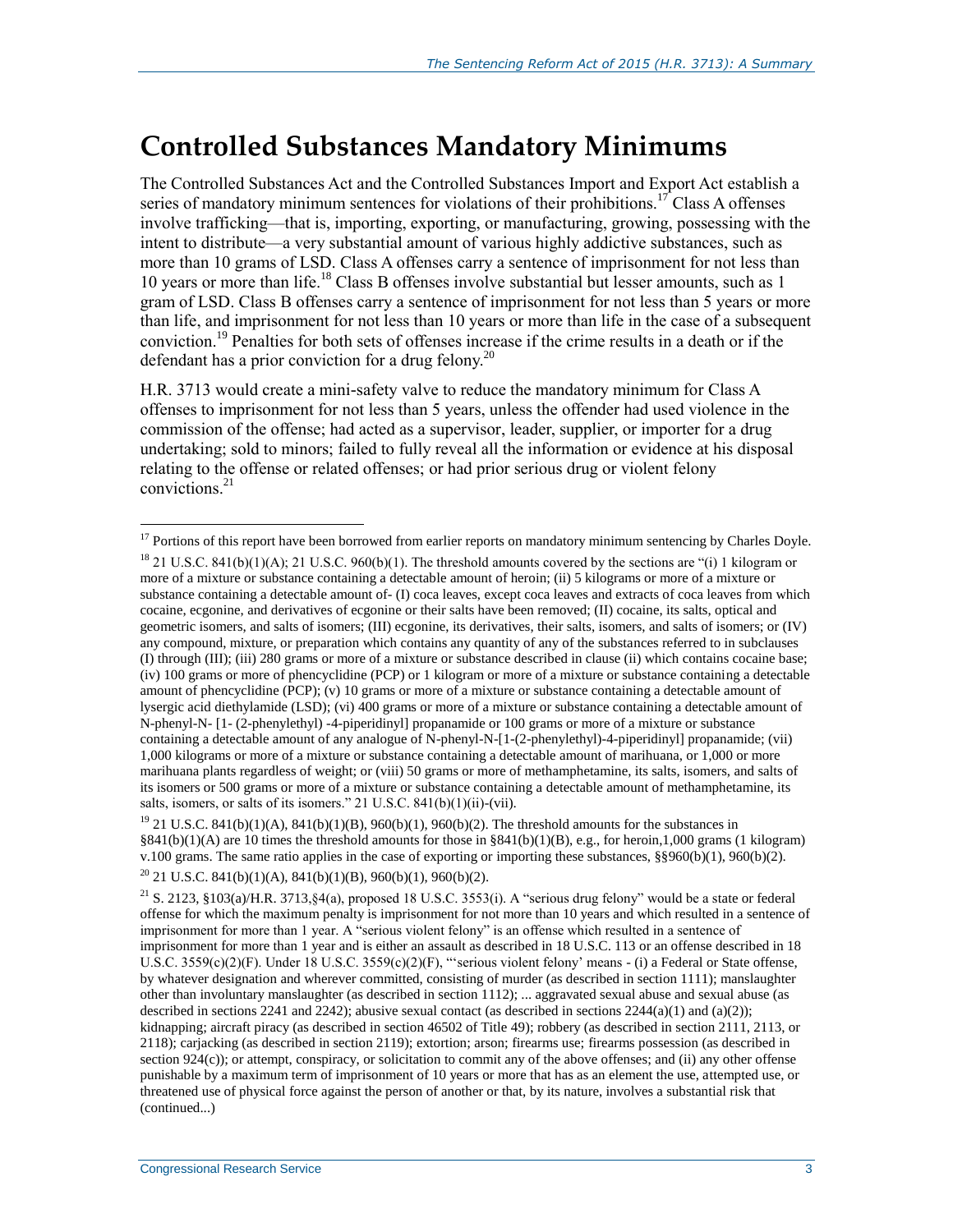H.R. 3713 would both expand and contract the recidivist mandatory minimums. Under existing law, any prior drug felony conviction triggers the enhanced recidivist mandatory minimum.<sup>22</sup> Under [H.R. 3713,](http://www.congress.gov/cgi-lis/bdquery/z?d114:H.R.3713:) only drug convictions carrying a maximum penalty of 10 years or more and resulting in a sentence of a year or more would trigger the increased recidivist mandatory minimums.<sup>23</sup> On the other hand, convictions for kidnapping, burglary, arson or other serious violent crimes would also serve as a basis for the recidivist mandatory minimums.<sup>24</sup>

In addition, it would reduce the mandatory minimums for Class A recidivists. A defendant with a single qualifying prior offense would face a mandatory minimum of not less than 10 years rather than one of not less than 15 years.<sup>25</sup> The defendant with two or more prior qualifying offenses could expect a mandatory minimum of not less than 25 years instead of a mandatory life sentence. $26$ 

The bill would allow the courts, on their own motion or that of the defendant or the Bureau of Prisons, to resentence defendants, convicted prior to H.R. 3713's enactment, as though the bill's reduced recidivist mandatory minimums were in place at the time of prior sentencing. In doing so, the courts would be compelled to consider: the nature and seriousness of the risks to an individual or the community; the defendant's conduct following his initial sentencing; and the statutory sentencing factors that they must ordinarily weigh before imposing punishment.<sup>27</sup>

[H.R. 3713](http://www.congress.gov/cgi-lis/bdquery/z?d114:H.R.3713:) would insist on a sentence of imprisonment for not more than 5 years to be added to, and to be served after, any sentence imposed for the drug trafficking, exporting, or importing offenses, when fentanyl, a chemical used to "cut" heroin, is involved.<sup>28</sup>

## **Firearms**

There are two firearms-related offenses that call for the imposition of a mandatory minimum sentence of imprisonment. One, the so-called three strikes provision, also known as the Armed Career Criminal Act (ACCA), imposes a 15-year mandatory minimum sentence on an offender convicted of unlawful possession of a firearm who has three prior convictions for a drug offense or a violent felony.<sup>29</sup> The other, 18 U.S.C. 924(c), imposes one of a series of mandatory terms of imprisonment upon a defendant convicted of the use of a firearm during the course of a drug offense or a crime of violence.<sup>30</sup>

 $\overline{a}$ 

802(58).

<sup>(...</sup>continued)

physical force against the person of another may be used in the course of committing the offense."

 $22$  21 U.S.C. 841(b)(1)(A), 841(b)(1)(B), 802(44).

<sup>&</sup>lt;sup>23</sup> H.R. 3713, §§2(a)(1), (2), 2(b)(1),(2); proposed 21 U.S.C. 841(b)(1)(A), 841(b)(1)(B), 960(b)(1), 960(b)(2), 802(57). <sup>24</sup> H.R. 3713, §§2(a)(1), (a)(2), 2(b)(1),(2); proposed 21 U.S.C. 841(b)(1)(A), 841(b)(1)(B), 960(b)(1), 960(b)(2),

<sup>&</sup>lt;sup>25</sup> H.R. 3713, §§2(a)(1), (a)(2)(A)(i)), (2)(b)(1); proposed 21 U.S.C. 841(b)(1)(A), 960(b)(1), 802(58).

<sup>&</sup>lt;sup>26</sup> H.R. 3713, §§2(a)(1), (a)(2)(A)(ii)), (2)(b)(2); proposed 21 U.S.C. 841(b)(1)(A), 960(b)(1), 802(58).

<sup>&</sup>lt;sup>27</sup> H.R. 3713, §2(c)(2). H.R. 3713 alone would preclude retroactive application where the prior offense is a serious violent felony.

<sup>&</sup>lt;sup>28</sup> H.R. 3713, §§2(a)(3), 2(b)(3); proposed 21 U.S.C. 841(a)(8), (9), 960(b)(8), (b)(9).

<sup>&</sup>lt;sup>29</sup> 18 U.S.C. 924(e). See, generally, CRS Report R41449, *Armed Career Criminal Act (18 U.S.C. 924(e)): An Overview*, by Charles Doyle.

<sup>30</sup> See, generally, CRS Report R41412, *Federal Mandatory Minimum Sentencing: The 18 U.S.C. 924(c) Tack-On in Cases Involving Drugs or Violence*, by Charles Doyle.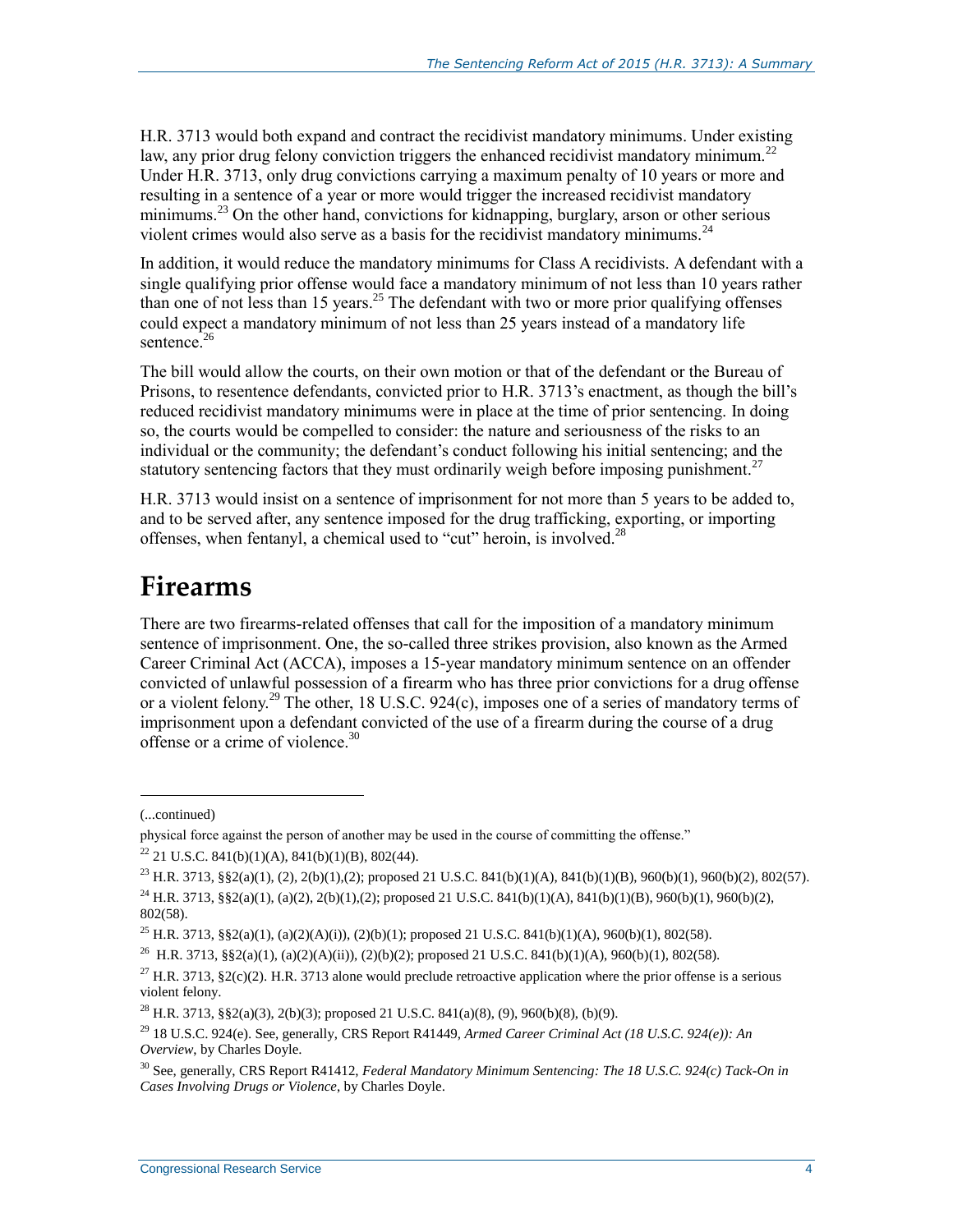The ACCA limits qualifying state and federal drug offenses to those punishable by imprisonment for more than 10 years.<sup>31</sup> The qualifying federal and state violent felonies are burglary, arson, extortion, the use of explosives, and any other felony that either has the use or threat of physical force as an element.<sup>32</sup> H.R. 3713 would reduce the mandatory minimum penalty from 15 years to 10 years.<sup>33</sup> It also would make the modification retroactively applicable in the same manner as the proposed mandatory minimum reductions in the case of controlled substances. That is, [H.R. 3713](http://www.congress.gov/cgi-lis/bdquery/z?d114:H.R.3713:) would permit federal courts to reduce the terms of imprisonment of defendants previously sentenced, after considering the defendant's conduct after his initial sentence, "the nature and seriousness of the danger to any person or the community," and the generally applicable sentencing factors of 18 U.S.C.  $3553(a)$ .<sup>34</sup> H.R. 3713's retroactivity would apply to defendants without a prior drug offenses but not to those with serious violent felony convictions.<sup>35</sup>

Section 924(c) brings firearm mandatory minimum tack-on status to any federal drug felony and to any other federal felony, that by its nature involves a substantial risk of the use of physical force or that features the use of physical force or threat of physical force as an element.<sup>36</sup>

The ACCA calls for a single 15-year mandatory minimum. Section 924(c), in contrast, imposes one of several different minimum sentences when a firearm is used or possessed in furtherance of another federal crime of violence or of drug trafficking. The mandatory minimums, imposed in addition to the sentence imposed for the underlying crime of violence or drug trafficking, vary depending upon the circumstances:

- imprisonment for not less than 5 years, unless one of the higher mandatory minimums below applies;
- imprisonment for not less than 7 years, if a firearm is brandished;
- imprisonment for not less than 10 years, if a firearm is discharged;
- imprisonment for not less than 10 years, if a firearm is a short-barreled rifle or shotgun or is a semi-automatic weapon;
- imprisonment for not less than 15 years, if the offense involves armor-piercing ammunition;
- imprisonment for not less than 25 years, if the offender has a prior conviction for violation of 18 U.S.C. 924(c);
- imprisonment for not less than 30 years, if the firearm is a machine gun or destructive device or is equipped with a silencer; and
- imprisonment for life, if the offender has a prior conviction for violation of 18 U.S.C. 924(c) and if the firearm is a machine gun or destructive device or is equipped with a silencer.<sup>37</sup>

 $\overline{a}$ 

<sup>31</sup> 18 U.S.C. 924(e)(2)(A).

 $32$  18 U.S.C. 924(e)(2)(B). The statute includes a third category of violent felonies: that is, crimes like the enumerated crimes (burglary, arson, etc.) which present a serious potential risk of physical injury, 18 U.S.C. 924(e)(2)(B)(ii). The Supreme Court recently held this third category unconstitutionally vague and an impermissible bases for imposition of an enhanced sentence under §924(e). *Johnson v. United States*, 135 S. Ct. 2551, 2563 (2015).

 $33$  H.R. 3713, §6(a)(2); proposed 18 U.S.C. 924(e)(1).

 $34$  S. 2123, §105(c)(2); H.R. 3713, §6(b)(2).

 $35$  H.R. 3713, §§6(b)(2), 2(a)(1).

<sup>36</sup> 18 U.S.C. 924(c)(2), (3).

 $37$  18 U.S.C. 924(c)(1), (5).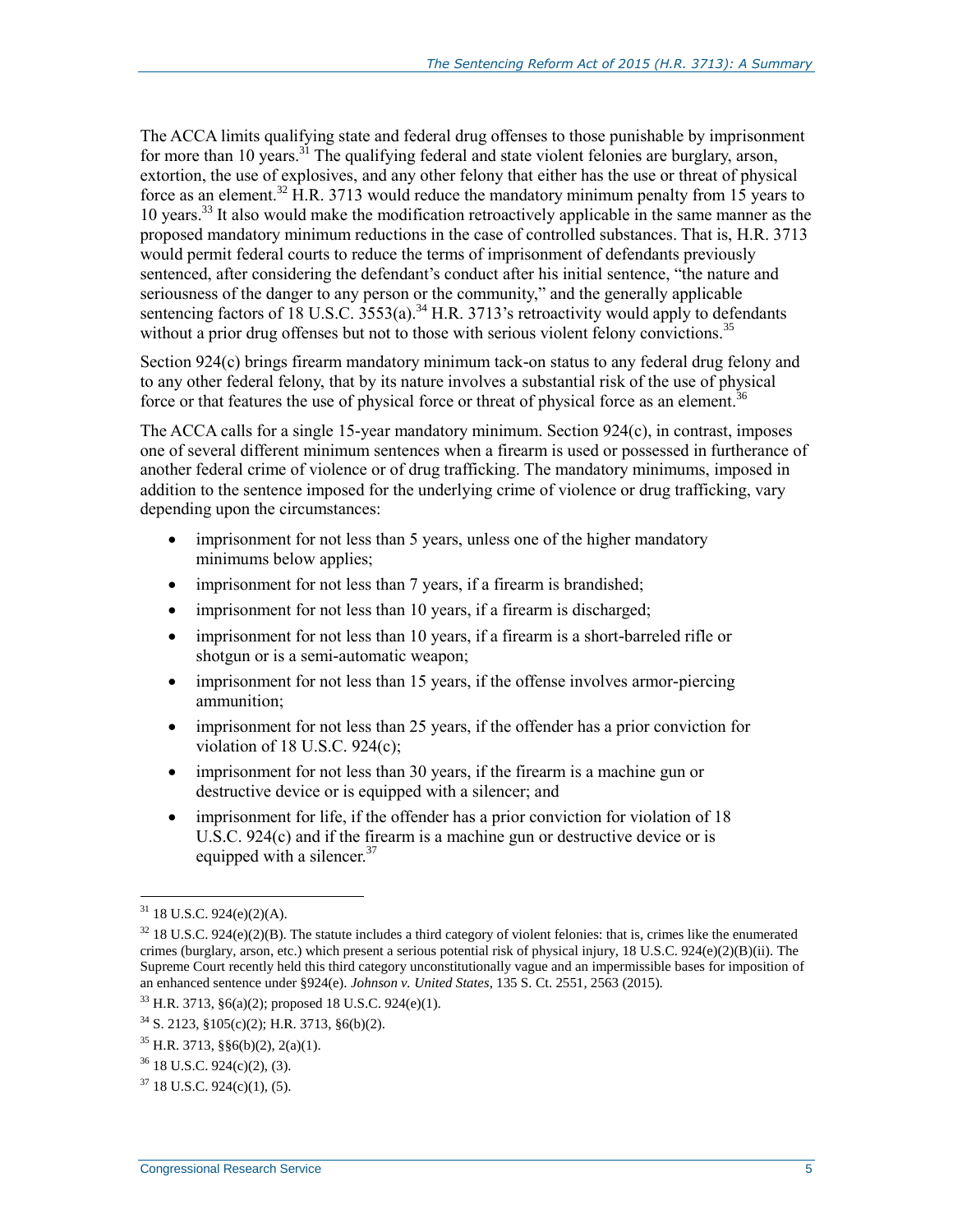Section 924(c)'s repeat offender provision is somewhat distinctive. Most recidivist statutes assess a more severe penalty if the defendant commits a second offense after proceedings for the first have become final. Section 924(c) assesses successively more severe penalties for each count within the same prosecution.<sup>38</sup> Under this stacking of counts, a defendant convicted of several counts arising out of a single crime spree involving the robbery of several convenience stores, for example, may face a mandatory term of imprisonment of well over 100 years.<sup>39</sup>

[H.R. 3713](http://www.congress.gov/cgi-lis/bdquery/z?d114:H.R.3713:) would make clear that a conviction must have become final before it could be counted for purposes of enhancing the mandatory minimum.<sup>40</sup> H.R. 3713 also would reduce the repeat offender mandatory minimum assessment from imprisonment for not less than 25 years to not less than 15 years.<sup>41</sup> The assessment however, would encompass recidivists with prior equivalent state convictions as well.<sup>42</sup>

Except for defendants with prior serious violent felony convictions,<sup>43</sup> [H.R. 3713](http://www.congress.gov/cgi-lis/bdquery/z?d114:H.R.3713:) it would permit courts to apply its amendments to 18 U.S.C. 924(c) retroactively, provided they took into account the defendant's post-conviction conduct, the nature and seriousness of threats to individual or community safety, and the generally applicable sentencing factors.<sup>44</sup>

H.R. 3713 contains a third firearms amendment that, although not a strict mandatory minimum amendment, would increase the likelihood of imprisonment by operation of implementing sentencing guidelines by simply increasing the maximum sentence authorized for the offense or offenses. $45$  More precisely, it would increase from imprisonment for not more than 10 years to not more than 15 years the sentences for the following firearms offenses:<sup>46</sup>

- false statements in connection with the purchase of a firearm or ammunition;  $47$
- sale of a firearm or ammunition to, or possession by, a convicted felon or other disqualified individual; $48$

<sup>41</sup> H.R. 3713, §5(a)(2); proposed 18 U.S.C. 924(c)(1)(C)(i).

 $\overline{a}$ 

 $47$  18 U.S.C. 922(a)(6).

 $38$  E.g., United States v. Penny, 576 F.3d 297, 316 (6<sup>th</sup> Cir. 2009)("[W]hen two separate predicate offenses for triggering §924(c)(1) are charged and proved, a defendant may be convicted and sentenced for two separate crimes, even if both offenses were committed in the course of the same event"); *United States v. Sandstrom*, 594 F.3d 634, 658  $(8<sup>th</sup> Cir. 2010)($  [M]ultiple underlying offenses support multiple §924(c) convictions").

<sup>&</sup>lt;sup>39</sup> E.g., United States v. Richardson, 793 F.3d 612, 633 (6<sup>th</sup> Cir. 2015)("We have regularly upheld sentences exceeding 1, 494 months for §924(c) violations related to armed robberies").

<sup>&</sup>lt;sup>40</sup> H.R. 3713,  $\S5(a)(1)$ ; proposed 18 U.S.C. 924(c)(1)(C). The provision would read: "(C) in the case of a violation of this subsection that occurs after a prior conviction under this subsection or under State law for a crime of violence that contains as an element of the offense the carrying, brandishing, or use of a firearm has become final."

<sup>&</sup>lt;sup>42</sup> H.R. 3713, §5(a)(1); proposed 18 U.S.C. 924(c)(1)(C)(i).

 $43$  H.R. 3713, §5(b)(2).

 $44$  H.R. 3713, §5(b)(2).

<sup>&</sup>lt;sup>45</sup> The maximum penalty which Congress assigns to a crime is one mark of how serious Congress considers the offense. The Sentencing Guidelines are designed to ensure that comparable offenders receive comparable punishment, U.S.S.G. ch.1, pt. A, 3. When Congress increases the maximum penalty assigned to a crime, the Sentencing Commission would ordinarily adjust the pertinent sentencing guideline to reflect the appropriate increased level of severity, and thereby increase the likelihood of sentencing range that would require imprisonment.

 $^{46}$  S. 2123, §105(a)(1); H.R. 3713, §6(a)(1); proposed 18 U.S.C. 924(a)(2).

<sup>&</sup>lt;sup>48</sup> 18 U.S.C. 922(d), (g). A disqualified individual is one who (1) has been convicted of a felony; (2) is a fugitive from justice; (3) is an unlawful user or addicted to a controlled substance; (4) has been adjudicated a mental defective; (5) is an illegal alien; (6) was dishonorably discharged from the Armed Forces; (7) has renounced his U.S. citizenship; (8) is the subject of certain domestic violence restraining orders; or (9) has been convicted of a domestic violence misdemeanor. *Id.*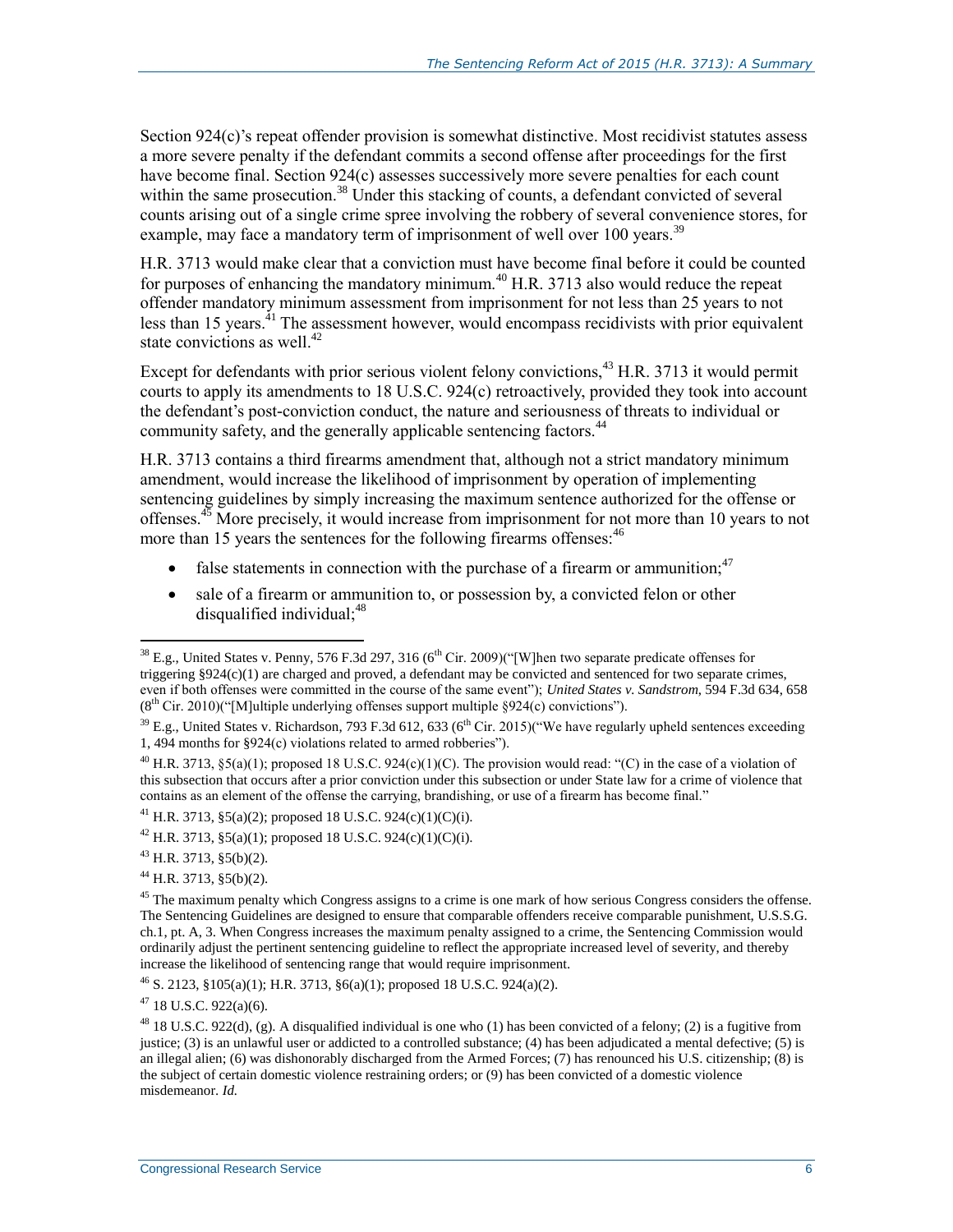- while in the employ of a disqualified individual, receipt or possession of a firearm or ammunition;<sup>49</sup>
- knowing transportation of stolen firearms or ammunition; $50$
- knowing sale, possession, or pledge as security of stolen firearms or ammunition: $51$  or
- transfer or possession of a machine gun under certain circumstances.<sup>52</sup>

### **Fair Sentencing Act**

Originally, the Controlled Substances Act made no distinction between powder cocaine and crack cocaine (cocaine base).<sup>53</sup> The 1986 Anti-Drug Abuse Act introduced a 100-1 sentencing ratio between the two, so that trafficking in 50 grams of crack cocaine carried the same penalties as trafficking in 5,000 grams of powder cocaine.<sup>54</sup> The 2010 Fair Sentencing Act (FSA) replaced the 5,000 to 50 ratio with the present 500-28 ratio, so that trafficking in 280 grams of crack cocaine carries the same penalties as  $5,000$  grams of powder cocaine.<sup>55</sup> The Sentencing Commission subsequently adjusted the Sentencing Guidelines to reflect the change and made the modification retroactively applicable at the discretion of the sentencing court.<sup>56</sup>

The FSA reductions apply to cocaine offenses committed thereafter. They also apply to offenses committed beforehand when sentencing occurred after the time of enactment.<sup>57</sup> Federal courts have discretion to reduce a sentence imposed under a Sentencing Guideline that was subsequently substantially reduced.<sup>58</sup> The FSA, however, does not apply to sentences imposed prior to its enactment,<sup>59</sup> and it does not apply in sentence reduction hearings triggered by new Sentencing Guidelines.<sup>60</sup> In such proceedings, the courts remain bound by the mandatory minimums in effect prior to enactment of the FSA,<sup>61</sup> so in some instances they may not reduce a previously imposed sentence to the full extent recommended by the FSA-adjusted Sentencing Guidelines.

 $\overline{a}$ 

<sup>54</sup> P.L. 99-570, §§1002, 1004; 100 Stat. 3707-2, 3207-6 (1986); 21 U.S.C. 841, 960 (1988 ed.).

<sup>&</sup>lt;sup>49</sup> 18 U.S.C. 922(h).

<sup>50</sup> 18 U.S.C. 922(i).

 $51$  18 U.S.C. 922(j).

 $52$  18 U.S.C. 922(o).

<sup>53</sup> P.L. 91-513, §§401, 1010; 84 Stat. 1260, 1290 (1970); 21 U.S.C. 841, 960 (1970 ed.).

<sup>55</sup> P.L. 111-220, §2; 124 Stat. 2372 (2010); 21 U.S.C. 841, 960.

<sup>56</sup> 18 U.S.C. 3582(c); U.S.S.G. §1B1.10; U.S.S.G. App. C, Amends. 750, 759 (eff. Nov. 1, 2012).

<sup>57</sup> Dorsey v. United States, 132 S. Ct. 2321, 2326 (2012).

 $58$  18 U.S.C. 3582)(c)(2).

<sup>59</sup> United States v. Santos-Rivera, 726 F.3d 17, 28 (1<sup>st</sup> Cir. 2013)(internal citations omitted)("[I]n United States v. Goncalves, we joined ten other Circuit Courts of Appeal in concluding that the FSA is not retroactive for the benefit of a defendant like Carrasquillo-Ocasio, whose criminal conduct and sentencing occurred before the FSA became law"); see also, United States v. Hodge, 721 F.3d 1279, 1281 (10<sup>th</sup> Cir. 2013).

<sup>60</sup> United States v. Swangin, 726 F.3d 205, 208 (D.C. Cir. 2013)("Finally, we note that every circuit that has addressed the question post-*Dorsey* has likewise concluded that courts cannot retroactively apply the Fair Sentencing Act's new mandatory minimums in  $$3582(c)(2)$  proceedings to defendants who were sentenced before the Act's effective date"); United States v. Hodge, 721 F.3d at 1281 ("As an initial matter, the FSA does not provide an independent basis for a sentence reduction; only the statutory exceptions in 18 U.S.C. §3882 provide such grounds. In a §3882 proceeding, the court applies the statutory penalties in effect at the time of the original sentencing").

<sup>&</sup>lt;sup>61</sup> United States v. Reeves, 717 F.3d 647, 650 (8<sup>th</sup> Cir. 2013)("[E]ight of the nine federal circuits to address the issue have held that the statutory provisions applicable when the defendant was originally sentenced – not the statutory (continued...)